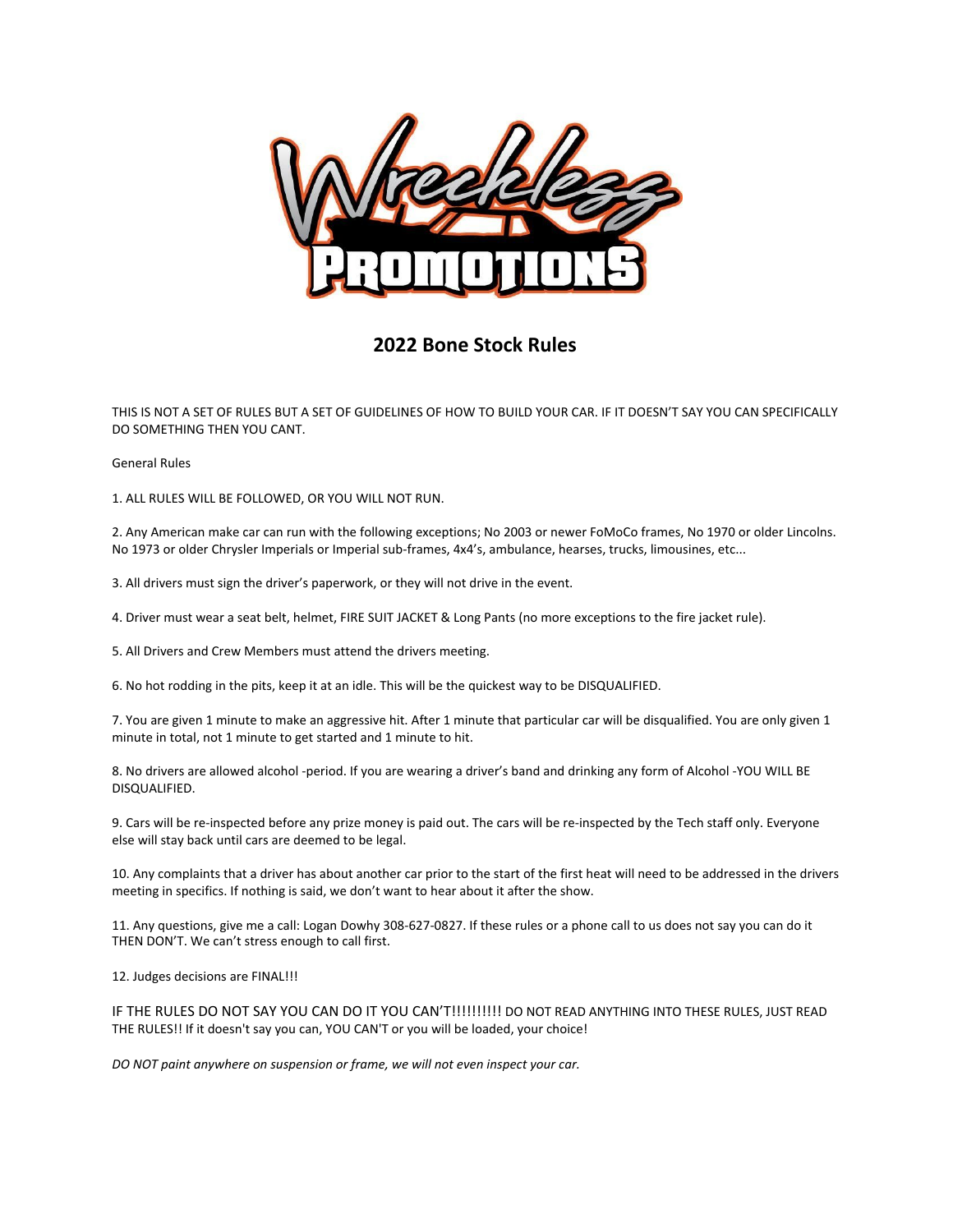## **Body**

1. Remove all glass mirrors and plastic. Remove all decking in wagons Vehicles must be swept clean of all debris

2. No sedagons, ZERO crease enhancement, ZERO sheet metal or frame shaping, forming or folding.

3. Deck and Hood must be 100% in stock location and open for inspection. After inspection you may tuck trunk with a single 90-degree bend.

4. Anything can be removed, NOTHING can be added

5. Fasten trunks, hoods, tail gates in 4 places, 2 strands of #9 wire. You may weld doors 6 inches total on each vertical seam only 2"x1/8" Strap. Drivers door may be welded 12 inches total on vertical seams only 2" x 1/8" strap, in addition for safety you may plate the exterior of the drivers door with a 14" wide x 1/8" thick piece of plate, this plate must not exceed 2" beyond the drivers door seams ( FOR DUO DRIVER EVENTS YOU MAY DO THE FOLLOWING TO THE PASSENGER DOOR AS WELL! Do not weld hood or trunk!

6. Body mounts and spacers to remain stock and in place. If they are broken or rusted out, a single piece #9 wire may be substituted. No body bolt changing allowed. DO NOT EVEN TOUCH THEM Exception: You may replace two front body mounts with two 5/8" threaded rod with eight 3-inch washers and 4 nuts, Bottom nut and washer must be inside frame and may extend through hood. ZERO welding allowed to mount this rod.

6B. You will be allowed (2) additional hood bolts beyond the core support hood bolts. These 2 additional hood bolts must not exceed 5/8" diameter and can only be 8" in length. They must be attached to sheet metal only.

7. #9 wire, chain required, or (2) 2" wide x ¼" thick pieces of flat strap may be used (weld 2" to roof & 2" to top of firewall) in front windshield.

## **Frame**

1. NO welding on frames allowed.

2. No suspension modifications allowed. Must remain strictly stock. ZERO aftermarket parts.

2B. You will be allowed to use #9 wire to wire upper a-arms in place for added height (2 loops of wire only per upper a-arm) if this #9 wire is routed around the frame that we feel it will benefit the frame you will cut it.

3. You may use 2 twists in spring spacers per side (store bought, no homemade)

4. You may you a single strand #9 wire to hold coil spring to rear end and leaf sprung cars may use 4 single strands #9 wire as leaf clamps.

5. You are allowed 5/16" chain in place of shocks on the rear axle ONLY! These chains must be bolted into place (NO WELDING) & must be in the exact placement of the factory shocks.

6. Doubled coil springs in the rear ok. No front springs in the rear. ONLY DOUBLED REAR SPRINGS WILL BE ALLOWED.

# **Drive Train**

1. ANY drivetrain allowed with the following criteria.

2. Only the lower stock engine mounts may be welded to engine saddle only. You may use two 1/2" thick spacers to raise engine to clear steering components, may not exceed rubber mount area. You may extend off back of engine saddle but nothing excessive, 1/2" flat plate only (example SBC in Caddy, Mopar)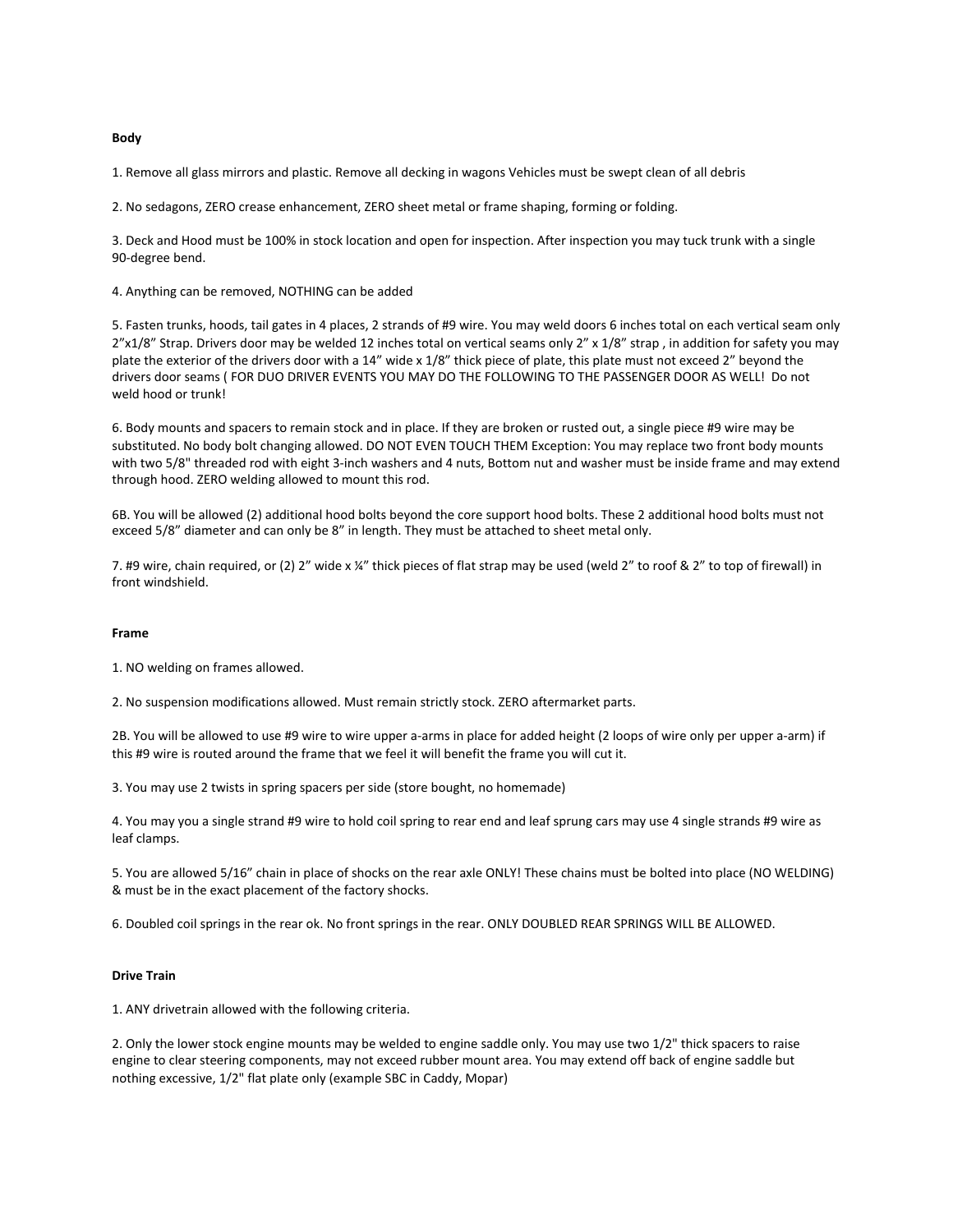3. No tranny protectors, stock mounting only, stock cross members only.

4. Rear end swaps allowed, no bracing, no welding, no re-enforcement, Pinion brakes will be allowed but mounts can not be welded to rear axle housing, nothing should be welded to rear axle housing. Max axle size 31 spline, Ford, GM or Mopar Clarification: All must be factory axles (cast flanges) and rear ends, must be a direct bolt-in, NO fabricating or welding allowed of axles or rear end (You are allowed to weld spider gears inside of rear end) - All money winners will have to load on trailer, and pull axles before payout.

5. Floor shifters allowed, headers allowed, gas pedals, Clarification: none may strengthen car. (DUO DRIVER EVENTS: DRIVERS SIDE MUST HAVE THE STEERING WHILE PASSENGER SIDE MUST HAVE THE THROTTLE, EITHER SIDE CAN HAVE THE SHIFTER AND BRAKE PEDAL!)

6. Lower engine cradles only. No pulley protectors, skid plates, protectors of any kind, no aftermarket parts of this nature at all.

7. You may swap engines, ie.. Chevy in a Ford.

8. Slider drive shafts are allowed

9. SMALL WELD IN CENTERS ALLOWED (8" Diameter Maximum) NO NARROWED WHEELS. ANY 16" or SMALLER TIRE ALLOWED (TUBED ONLY) NO FOAM FILLED OR SOLID TIRES.

### **Driver Compartment**

1. 4-point square cage only with one 2x3 down tube to sheet metal only per side. max 60-inch side bars 6-inch max. Halo bar allowed to back seat bar or floor sheet metal. No gas tank protector. must be mounted horizontally and 8 inches off floor.

2. Drivers door must be padded.

3. Gas tank and battery must be moved and secured. Tank behind the seat, Battery centered in the passenger front floor. (For Duo Driver Battery can be behind the seats or on the dash bar but must not reinforce the car)

4. Nothing may be mounted in a way that strengthens the car.

5. Trans coolers allowed. Must be mounted inside 4-point cage area. (Outside of Cage area ok in Duo Driver as long as it doesn't reinforce the car)

### **Bumpers**

1. You may weld on any stock bumper off of a car legal for this class (80's Duo Driver Class may use a bumper per these rules, meaning you CAN run a 74 Chevrolet Impala bumper on a 80's Ford), you may weld the stock bumper bracket for the car or the bumper to frame 4 inches from the back of bumper, single pass only. In addition, you may put 4 one inch welds on back side of bracket or to weld shock inside frame (example Crown Vics). All bumper material longer than 4" back must be removed.

2. Shocks may be collapsed and welded. All shocks and brackets in stock location only and extended one inch in front of frame. Again, all bumper brackets and shocks must be in stock location. Or you may shorten to one inch in front of the core support space and hard nose with no shocks or brackets on car.

3. Or you may chain, one piece of chain per side BOLTED from the mount to mount to hold on the bumper. Only welding allowed is doors, bumper, engine mount, and cage!

This build should only take 3-5 days, if you spend more than that you are overbuilt for this class and will not run! If you call me on these, the answer is most likely NO! Simple rules, simple build, keep it that way. Again, do not get "creative" or read into these rules, let's get back to the basics. Remember, if it is not clearly described above, it is NOT allowed.